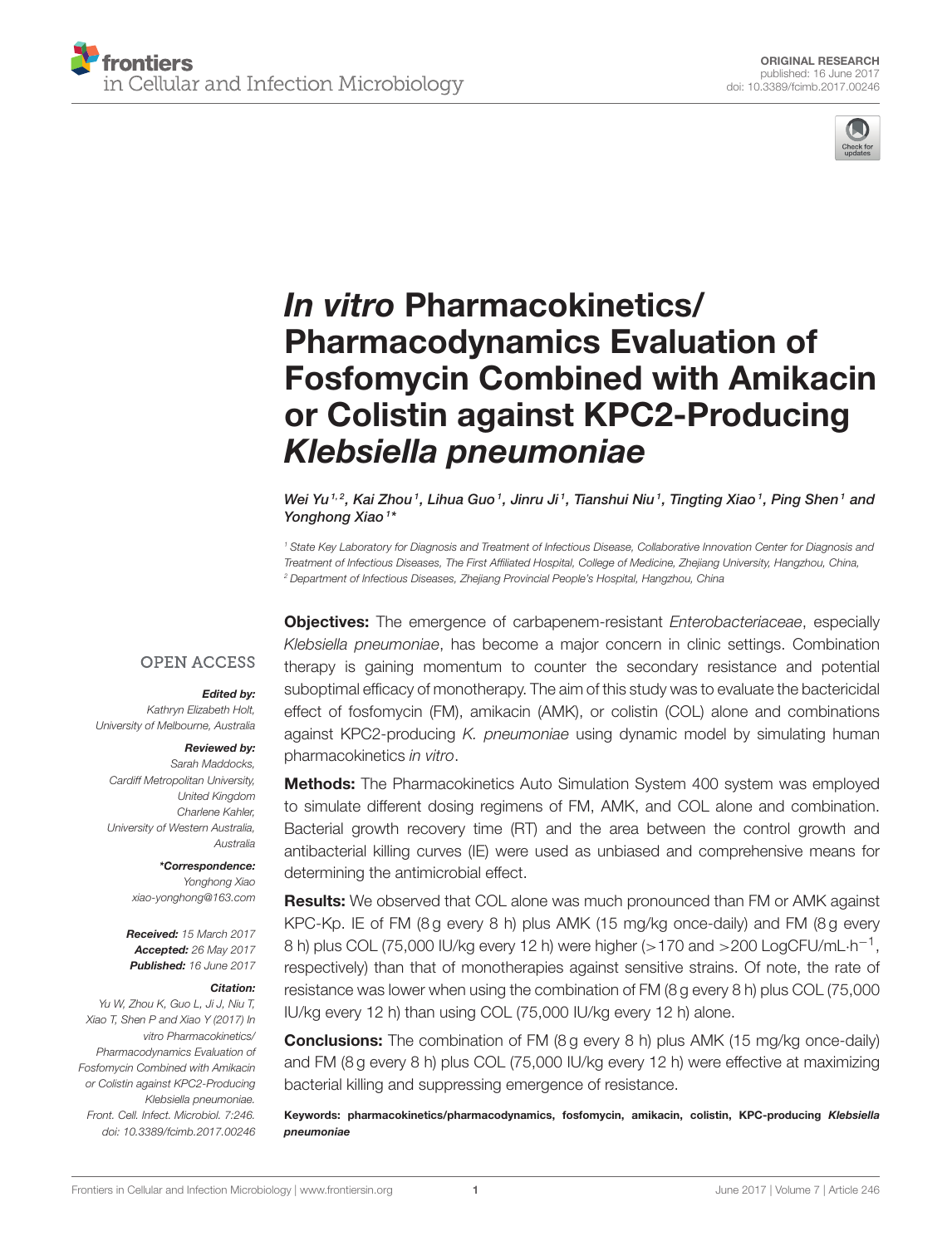# INTRODUCTION

In 2013, the Centers for Disease Control and Prevention declared that carbapenem-resistant Enterobacteriaceae (CRE) has become an urgent public health threat and required immediate and aggressive action [\(Centers for Disease Control and Prevention,](#page-6-0) [2013\)](#page-6-0). Combination therapy is becoming a popular strategy to combat the emerging CRE, with the additional benefits of antimicrobial synergy and breadth of antimicrobial spectrum [\(Rafailidis and Falagas, 2014\)](#page-7-0). Antimicrobial combination therapy has been widely used in clinical practice in a variety of clinical infections due to KPC-producing Klebsiella pneumoniae (KPC-Kp), however, robust evidence is lacking especially when β-lactam agents are not part of combination therapy regimen.

Fosfomycin (FM) and colistin (COL), as two recovering antibiotics, are considered to be the alternative treatments in clinical practice [\(Kanj and Kanafani, 2011\)](#page-6-1). The main reason for both drugs revival was the inability of current antibiotics to confront these infections, characterized by high mortality rates and the paucity of new antimicrobial agents (Patel et al., [2008\)](#page-7-1). In addition, it has been suggested that amikacin (AMK) is generally more active against extended-spectrum betalactamase (ESBL)-producing and quinolone-resistant Escherichia coli than other aminoglycosides, making it as a better option in cases of suspected infections caused by multidrug-resistant Enterobacteriaceae [\(Leibovici et al., 2009;](#page-6-2) [Hanberger et al., 2013;](#page-6-3) [NIH, 2016\)](#page-7-2). Clinical evidence supporting FM combined with COL or AMK as a treatment option remains unclear. However, in vitro chequerboard synergistic test and time-kill assays have demonstrated that FM combined with AMK or COL could prevent the emergence of FM-resistant mutants and enhance bacterial killing against Pseudomonas aeruginosa, K. pneumonia, or Acinetobacter baumannii [\(Albur et al., 2015;](#page-6-4) [Sime et al.,](#page-7-3) [2016\)](#page-7-3). In addition, our unpublished data also indicated that FM combined with COL or AMK had a significant additive effect against 136 KPC-Kp strains. Therefore, reliable pharmacokinetic (PK) and pharmacodynamic (PD) data are urgently needed to redefine appropriate dosing strategies for combinations so as to maximize clinical efficacy, reduce the developing rate of bacterial resistance, and minimize adverse effects. In this study, we simulated human exposures of FM, AMK, and COL alone and various combinations of these drugs in vitro against KPC-Kp infections, in order to verify the appropriate combination dosage regimen.

## METHODS

#### Bacterial Strains

Three KPC-Kp strains were used in this study, including ATCC BAA-1705 and two clinical isolates (17186 and 18253) recovered from blood and urine, respectively. Carbapenemase-producing phenotype was detected using modified Hodge test, according to Clinical and Laboratory Standards Institute (CLSI) guidelines [\(Clinical and Laboratory Standards Institute, 2016\)](#page-6-5). Escherichia coli ATCC 25922 and K. pneumoniae ATCC BAA-1705 and BAA-1706 were used as referring strains. Antimicrobial susceptibilities, molecular type and carbapenemase gene of K. pneumoniae ATCC BAA-1705, 17186, and 18253 are presented in **[Table 1](#page-1-0)**. They were ST258, ST11, and ST690, respectively. The three strains were resistant to imipenem and ertapenem. ATCC BAA-1705 was resistant to AMK (MIC = 64 mg/l), while 17186 and 18253 were susceptible to AMK. In addition, 18253 was resistant to COL ( $MIC > 32$  mg/l) but the other two strains were susceptible to COL.

# Antibiotic Dosing

The time-concentration data of FM, AMK, and COL after single intravenous administration was derived from previous studies [\(Lanao et al., 1981;](#page-6-6) [Garraffo et al., 1990;](#page-6-7) [Sauermann et al.,](#page-7-4) [2005;](#page-7-4) [Mizuyachi et al., 2011\)](#page-7-5). The regimens administrated by intravenous (I.V.) infusion were simulated over 24 h: FM 8 g every 8 h (FM 8g q8h) [\(Sauermann et al., 2005\)](#page-7-4), AMK 7.5 mg/kg once-daily (AMK 7.5 mg/kg qd) [\(Lanao et al., 1981\)](#page-6-6), AMK 15 mg/kg once-daily (AMK 15 mg/kg qd) [\(Garraffo et al.,](#page-6-7) [1990\)](#page-6-7), COL 75,000 IU/kg every 12 h (COL 75,000 IU/kg q12h) [\(Mizuyachi et al., 2011\)](#page-7-5), FM (8 g q8h)/AMK (7.5 mg/kg qd), FM (8g q8h)/AMK (7.5 mg/kg q12h), FM (8g q8h)/AMK (15 mg/kg qd), FM (8 g q8h)/COL (75,000 IU/kg q12h) (The **[Supplemental Table 1](#page-6-8)** showed the pharmacokinetics parameters of different regimens and **[Supplemental Figure 2](#page-6-9)** showed the concentrations during the simulation).

# In vitro PK Model and Antibacterial Activity **Measurement**

The in vitro Pharmacokinetics Auto Simulation System 400 (PASS 400) used in the study was a product of DAINIPPON SEIKI (Kyoto, Japan) (**[Supplemental Figure 1](#page-6-10)**). Briefly, the system consisted of central unit, fluid reservoir (containing fresh Mueller-Hinton broth and antibiotics) and waste unit. The three units were connected by sterile gas-tight syringe, filter and pipe. The central unit contained the same broth with only one kind of bacterial culture (control growth experiments) or bacterial culture plus antibiotic (killing and regrowth experiments) and was incubated at 37° in a shaking water bath. Magnetic rod was rotated in central unit to homogenize the whole system. A constant volume of the central unit controlled by PASS-402W software was requested from accurate simulations of the PK profiles. There were four syringe pump, including two drug pumps, one medium pump, and one waste fluid/sampling pump,

<span id="page-1-0"></span>TABLE 1 | Characteristics of three KPC-producing *K. pneumoniae* strains in pharmacokinetics/pharmacodynamics study.

| <b>Isolates</b> |                |                | <b>MIC</b> |                 |                |     | <b>MLST</b> Carbapenemase Specimen<br>genes |              |
|-----------------|----------------|----------------|------------|-----------------|----------------|-----|---------------------------------------------|--------------|
|                 | FM             |                |            | IMP ETP COL AMK |                |     |                                             |              |
| 1705            | $\overline{1}$ | $\overline{4}$ | 8          | 0.5             | 64             | 258 | $bla_{KPC-2}$                               | <b>ATCC</b>  |
| 17186           | 8              | 16             |            | 128 0.25        | $\overline{1}$ | 11  | $blaKPC-2$                                  | <b>Blood</b> |
| 18253           | 16             | 16             |            | 256 > 32        | 4              | 11  | bla <sub><math>KPC-2</math></sub>           | <b>Blood</b> |

*1705, ATCC BAA-1705; FM, fosfomycin; IMP, imipenem; ETP, ertapenem; COL, colistin; AMK, amikacin; MIC, minimum inhibitory concentration; FICIs, fractional inhibitory concentration indices.*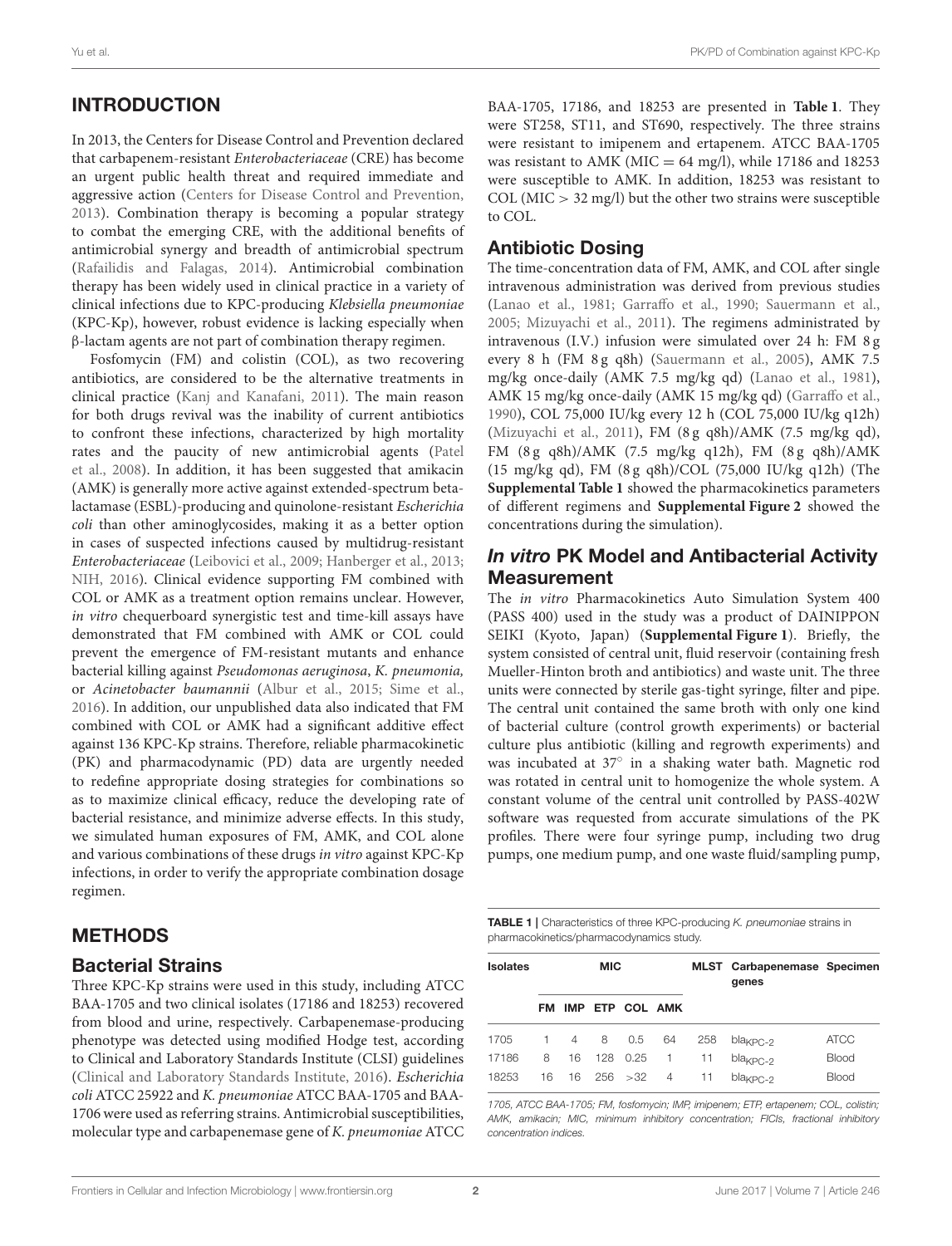constantly adjusted fluid volume. The drug syringe pumped for liquid transfer in the simulation of antibiotics alone or combination. Medium syringe pump was pumped into the culture vessel (central unit). Waste was pumped from the central unit for sampling tube. PK data were imputed in the software and then transferred to the control device, in order to accurately operate the pumps.

A two-compartment model was designed to expose bacteria to dynamic antibiotic concentrations by mimicking human PK. Growth curves in antibiotic-free simulations were as control. 0.5 McFarland standard cell densities were diluted for 100 times in the central compartment,  $\sim$ 10<sup>6</sup> CFU/ml. Samples (1.5 ml) were collected at 0, 1, 2, 4, 6, 8, 10, 12, 14, 17, 20, 24 h and serially diluted in 0.9% sodium chloride before plating on MH agar plates. All plates were incubated overnight at 37◦C. Only plates with 30–300 colonies were counted.

#### PD Analysis

The PD parameters included Maximum Kill Down (MKD), Maximum Kill Time (MKT), Area Above Kill Curve (AAKC), Bacterial growth recovery time (RT), -1Log Kill Time (−1KT), −2Log Kill Time (−2KT), −3Log Kill Time (−3KT), Regrowth Recovery Time (SRT), +1Log Growth Time (+1RT), Total Area Above Kill Curve (TAAKC), Analysis Start Time (AST), Total −1Log Kill Time (T-1KT), Total −2Log Kill Time (T-2KT), and Total −3Log Kill Time (T-3KT) (The **[Supplemental Figure 3](#page-6-11)** showed the analysis parameters). IE is defined as the area between the control growth and antibacterial killing curves determined to the end of the regrowth phase. RT and IE provide the most unbiased and comprehensive means for determining the antimicrobial effect [\(Firsov et al., 1997\)](#page-6-12). Furthermore, IE is preferable to RT because IE, being an integral parameter, is determined not only by two points on the regrowth and normal growth curves but by all the points. IE was calculated by the trapezoidal rule using the program GraphPad Prism 5. Other parameters were calculated by PASS 400 Analyze Bactericidal Activity software.

## Emergence of Resistance

The emergence of resistance to FM, AMK, and COL was assessed at 24 h of post-exposure. Samples were plated onto MHB agar plates without antibiotic or with antibiotics at  $2\times$  and  $4\times$  MIC. After overnight incubation, single colonies were selected to test MICs using two-fold serial agar dilution method again.

# RESULTS

#### Bacterial Time-Kill Effect

The dynamic time-kill experiment indicated that the combination of FM/AMK or FM/COL achieved an improved effect against KPC-Kp comparing to monotherapies, although re-growth was observed (**[Figure 1](#page-3-0)**). AMK and COL alone showed more bactericidal effect than FM and suppressed the growth of KPC-Kp at the duration of the experiment. FM (8 g q8h) monotherapy had little discernible effect. However, for AMK monotherapy, increased dosage (from 7.5 mg/kg qd to 15 mg/kg qd) showed more bactericidal effects against susceptible strains 17186 and 18253 (**[Figures 1C,E](#page-3-0)**).

In FM/AMK combination, once daily dosage regimen for AMK yielded more efficient antimicrobial effects than every 12 h administration. Furthermore, for FM/AMK combination against 18253, although initial bacterial killing at 6 h was similar to 17186, later bacterial killing was significantly lower than observed with the combination against 17186. However, no appropriate FM/AMK combination showed bactericidal activity against AMK-resistant strain ATCC BAA-1705 at 24 h (**[Figure 1A](#page-3-0)**).

Notably, FM/COL also showed synergistic activity, despite the fact that isolate 18253 was COL resistant. It is noteworthy that ATCC BAA-1705 and 17186 were susceptible to COL, and that FM/COL showed bactericidal activity over a longer period of time with these two organisms. More rapid bacterial killing was observed for FM (8 g q8h)/COL (75,000 IU/kg q12h) combination against the KPC-Kp isolates (**[Figures 1B,D,F](#page-3-0)**). FM/COL combination caused a >3 log10 reduction in CFU/ml at 24 h against COL susceptible strains compared to the initial count.

#### PD Parameters of Different Regimen against KPC-Kp

The PD parameters were analyzed by PASS 400 Analyze Bactericidal Activity software (**[Table 2](#page-4-0)**). In the FM (8 g q8h) single-drug time-kill studies, RT (6.55 h) was longer against ATCC BAA-1705 than the other two strains, which were consistent with the sensitive status of those strains. For FM/AMK combination, the IE of FM (8 g q8h)/AMK (15 mg/kg qd) against ATCC BAA-1705, 17186 and 18253 were 96.7, 218.05 and 174.28 LogCFU/mL·h<sup>-1</sup>, respectively. Indeed, COL monotherapy showed greater effects against COL susceptible strains than FM and AMK monotherapies. The higher MKD (>6 LogCFU/mL), longer RT ( $>24$  h), -3KT ( $>17$  h), and larger IE (>100 LogCFU/mL·h −1 ) were observed for COL (75,000 IU/kg q12h). Interesting, for FM (8 g q8h)/COL (75,000 IU/kg q12h) combination, the IE was increased up to over 200 for ATCC BAA-1705 and 17186. For COL resistant isolate 18253, IE of FM/COL combination was still more than 100 LogCFU/mL⋅h<sup>-1</sup> and SRT was above 20 h.

#### Emergence of Resistance

Antibiotic susceptibility test was performed again after 24 h in PASS 400 simulation studies. There was no growth on plates with  $2 \times$  MIC or  $4 \times$  MIC antibiotics at 24 h except for the cultures with FM (8 g q8h)/AMK (7.5 mg/kg q12h) and COL (75,000 IU/kg q12h) (**[Table 3](#page-5-0)**). Isolates recovered from cultures with FM (8g q8h)/AMK (7.5 mg/kg q12h) invariably showed increasing MICs of FM (MIC =  $64 \text{ mg/l}$  or  $512 \text{ mg/l}$ , respectively) and AMK (MIC > 512 mg/l). The MICs of COL monotherapy against COL—sensitive strains (ATCC BAA-1705 and 17186) were 32 mg/l and 8 mg/l, respectively. Interestingly, combination of FM/COL against COL—sensitive strains decreased the emergence of resistance to COL (MIC =  $0.5$  mg/l or  $0.25$  mg/l, respectively).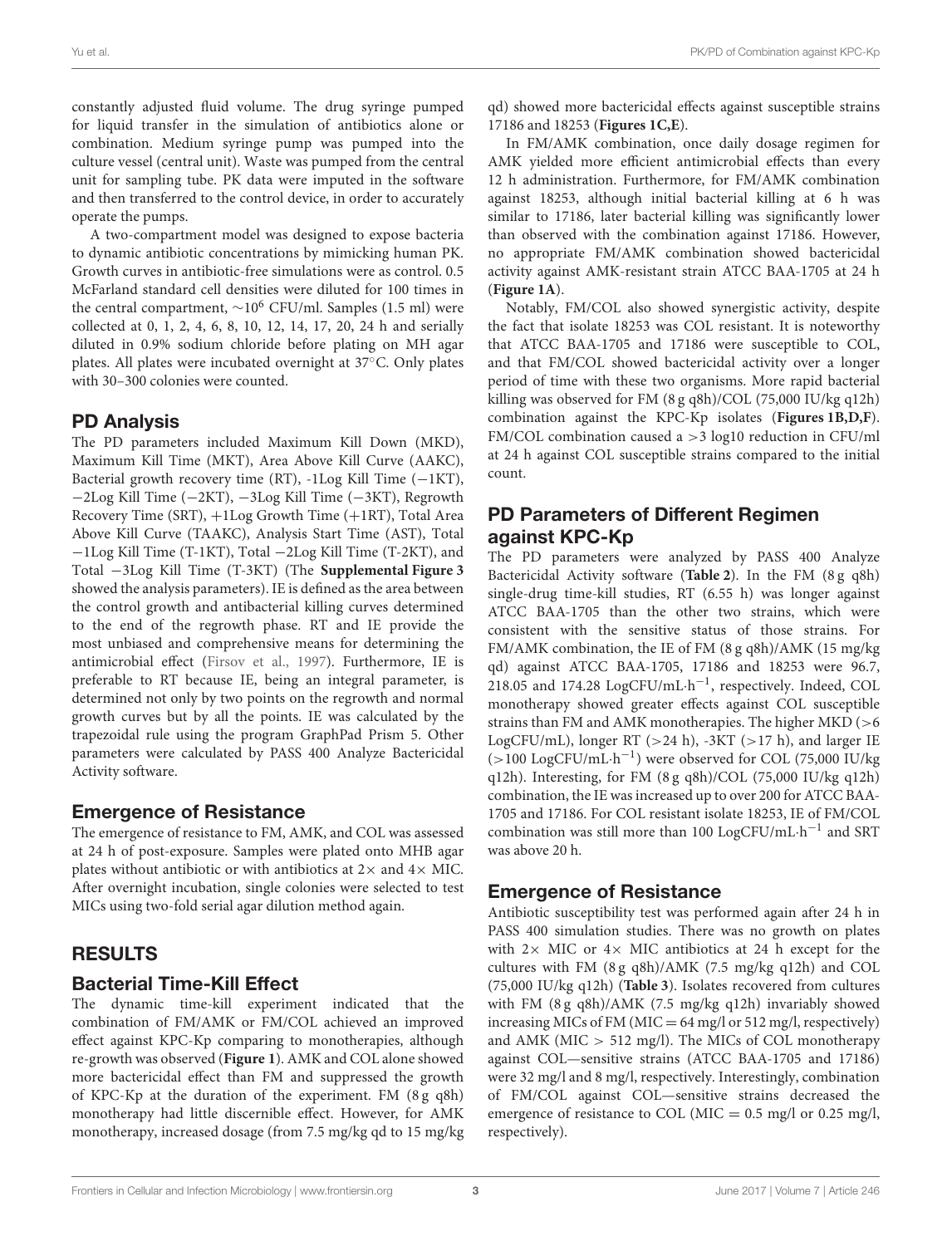

## <span id="page-3-0"></span>**DISCUSSION**

In this study, we evaluated the actions of FM, AMK, and COL alone and combination in a dynamic PK simulation, in order to measure their effects on bacterial killing and suppression of resistance. Our results suggested that the addition of FM to AMK or COL resulted in more prominent bactericidal effect against KPC-Kp, especially for FM (8 g q8h)/AMK (15 mg/kg qd) and FM (8 g q8h)/COL (75,000 IU/kg q12h). The combination achieved more sustained antibacterial effects compared to either of the monotherapies. FM monotherapy had little discernible effect, while higher dose and once daily dosage regimen of AMK showed more bactericidal effect against susceptible strains (**[Figures 1C,E](#page-3-0)**). COL alone was more significantly bactericidal than FM and AMK. It is noteworthy that FM (8 g q8h)/AMK (7.5 mg/kg q12h) was more likely to induce drug resistance for the duration of the experiment, and the resistance was lower with the FM (8 g q8h)/COL (75,000 IU/kg q12h) combination regimen compared to COL (75,000 IU/kg q12h) monotherapy. Although, the exact molecular mechanisms are unknown, the PD interaction between FM and AMK may occur due to enhanced access for the AMK into target site within the bacterial ribosome. However, for FM and COL, both agents are bactericidal with different mechanisms of action on separate bacterial targets,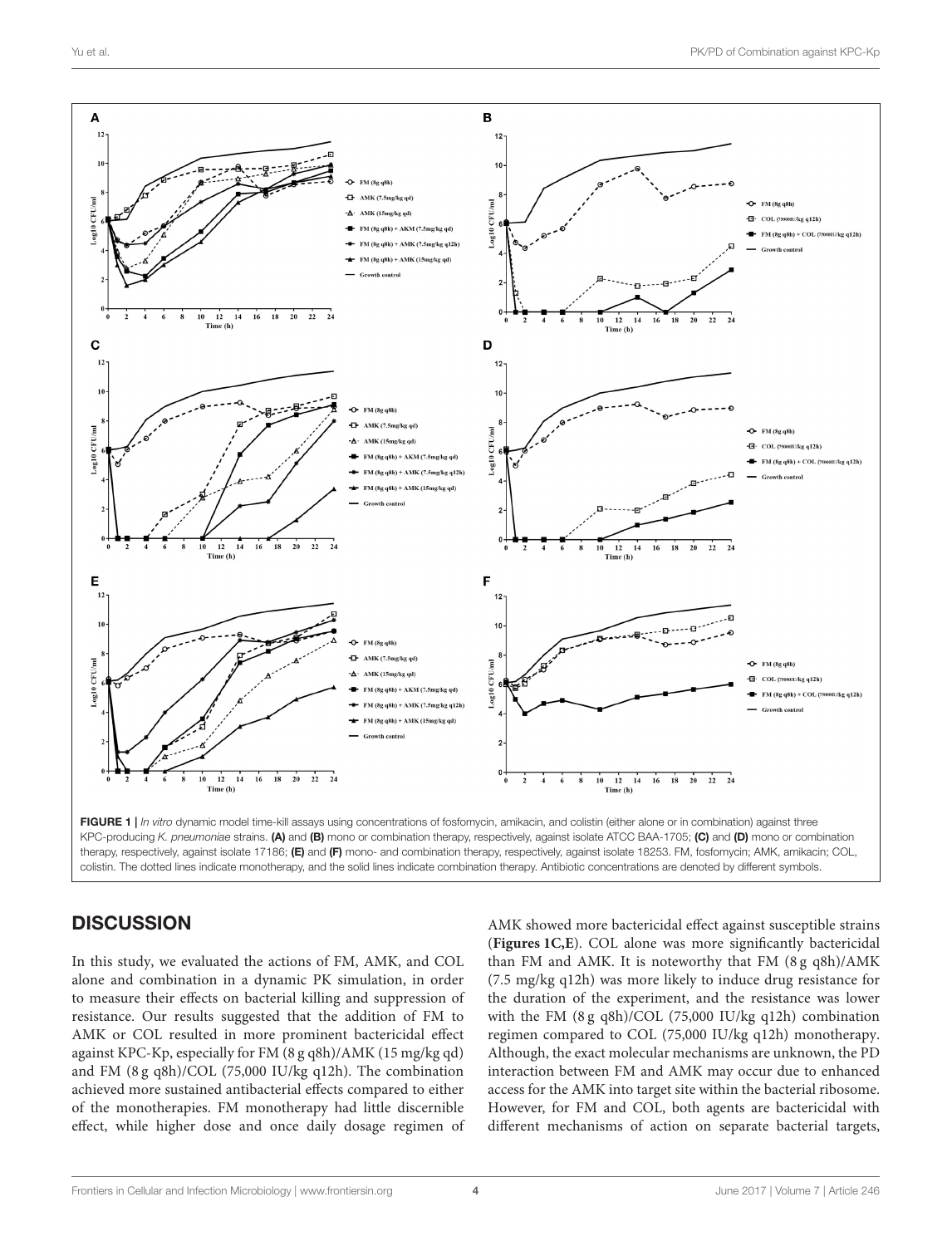<span id="page-4-0"></span>

|       | Dosage regimen                          | (ALogCFU/mL)<br><b>MKD</b> | MKT(h)                   | (ALogCFU/mL)<br>AAKC    | RT(h)            | $-1KT(h)$       | $-2KT(h)$     | $-3KT(h)$  | SRT(h)         | $+1RT(h)$     | $T-1KT(h)$ | $T-2KT(h)$ | $T-3KT(h)$ | <b>IE (LogCFU/</b><br>$mL$ -h-1) |
|-------|-----------------------------------------|----------------------------|--------------------------|-------------------------|------------------|-----------------|---------------|------------|----------------|---------------|------------|------------|------------|----------------------------------|
| 1705  | FM (8 g q8h)                            | $-1.8$                     | $\frac{0}{1}$            | 6.9                     | 6.6              | 3.2             | $\lessgtr$    | $\lessgtr$ | 4.7            | 7.4           | $\lessgtr$ | $\lessgtr$ | $\lessgtr$ | 53.9                             |
|       | AMK (7.5 mg/kg qd)                      | $\lessgtr$                 | $\rm ^{\circ}$           | 0.0                     | $\lessgtr$       | $\lessgtr$      | $\lessgtr$    | $\lessgtr$ | $\rm ^{\circ}$ | $\lessgtr$    | $\lessgtr$ | ₹          | $\lessgtr$ | 17.0                             |
|       | AMK (15 mg/kg qd)                       | $-3.5$                     | 2.6                      | 15.2                    | 7.2              | 5.6             | $4.1$         | 2.2        | 4.6            | 8.2           | $\lessgtr$ | $\lessgtr$ | $\lessgtr$ | 55.1                             |
|       | COL (75000 IU/kg q12h)                  | $-6.3$                     | 7.2                      | >108.5                  | >24              | 23.8            | 23.2          | 21.7       | > 16.8         | $\lessgtr$    | 23.8       | $\lessgtr$ | $\lessgtr$ | 133.1                            |
|       | FM (8 g q8h)/AMK (7.5<br>mg/kg qd)      | $-4.0$                     | 3.4                      | 28.2                    | 11.7             | 9.5             | $\frac{2}{8}$ | 4.2        | 8.3            | 13.1          | $\lessgtr$ | $\leq$     | $\lessgtr$ | 87.8                             |
|       | FM (8 g q8h)/AMK (7.5<br>mg/kg q12h)    | $-1.7$                     | $\overline{\mathcal{C}}$ | 8.0                     | 7.0              | 4.5             | $\lessgtr$    | $\lessgtr$ | 3.9            | 9.5           | $\lessgtr$ | $\lessgtr$ | $\lessgtr$ | 58.8                             |
|       | FM (8 g q8h)/AMK (15<br>mg/kg qd)       | $-4.7$                     | 2.6                      | 32.7                    | 12.2             | 10.5            | 8.4           | 5.2        | 9.7            | 13.6          | $\lessgtr$ | $\lessgtr$ | $\lessgtr$ | 96.7                             |
|       | (75000 IU /kg q12h)<br>FM (8 g q8h)/COL | $-6.6$                     | $\overline{1}$ d         | >129.8                  | >24              | 23.9<br>Λ       | >23.7         | >23.6      | >22.6          | $\lessgtr$    | 23.9       | 23.8       | 23.6       | 218.7                            |
| 17186 | FM (8 g q8h)                            | $-0.9$                     | $\frac{1}{1}$            | $\overline{\mathbb{C}}$ | $\frac{1}{1}$    | $\lessgtr$      | $\lessgtr$    | $\lessgtr$ | $\frac{0}{1}$  | 4.4           | $\lessgtr$ | ₹          | ₹          | 35.1                             |
|       | AMK (7.5 mg/kg qd)                      | $-6.6$                     | $\overline{1}$           | 51.6                    | 11.9             | $\overline{11}$ | 10.4          | 9.6        | 10.5           | 12.8          | $\lessgtr$ | $\lessgtr$ | $\lessgtr$ | 108.0                            |
|       | AMK (15 mg/kg qd)                       | $-6.7$                     | 1.4                      | 74.3                    | 20.2             | 18.7            | 16.5          | 7.17       | 18.8           | 21.6          | $\lessgtr$ | $\lessgtr$ | $\lessgtr$ | 153.4                            |
|       | COL (75000 IU/kg q12h)                  | $-6.7$                     | $\overline{4}$           | >100.2                  | $>24$            | >23.9           | 22.3          | 17.5       | >22.6          | $\lessgtr$    | 23.9       | $\lessgtr$ | $\lessgtr$ | 182.7                            |
|       | FM (8 g q8h)/AMK (7.5<br>mg/kg qd)      | $-6.4$                     | $\overline{1}$           | 69.1                    | 14.2             | 13.2            | 12.4          | 11.7       | 12.8           | 15.3          | ₹          | $\lessgtr$ | $\lessgtr$ | 138.4                            |
|       | FM (8 g q8h)/AMK (7.5<br>mg/kg q12h)    | $-6.6$                     | $\overline{4}$           | 96.9                    | 21.0             | 19.9            | 18.8          | 17.5       | 19.6           | 22.3          | $\lessgtr$ | $\lessgtr$ | $\lessgtr$ | 180.1                            |
|       | FM (8 g q8h)/AMK (15<br>mg/kg qd)       | $-6.6$                     | 1.4                      | >131.7                  | $>24$            | 23.9<br>Λ       | >23.8         | 22.4       | >22.6          | $\lessgtr$    | 23.9       | 23.8       | $\lessgtr$ | 218.1                            |
|       | (75000 IU/kg q12h)<br>FM (8 g q8h)/COL  | $-6.6$                     | $\overline{4}$           | >126.8                  | $>24$            | >23.9           | >23.7         | >23.6      | >22.6          | $\lessgtr$    | 23.9       | 23.8       | 23.6       | 209.9                            |
| 18253 | FM (8 g q8h)                            | $-0.5$                     | $\frac{0}{1}$            | 0.5                     | $\frac{0}{1}$    | ≸               | ≸             | ≸          | $\frac{0}{1}$  | 4.8           | ≸          | ≸          | ₹          | 30.0                             |
|       | AMK (7.5 mg/kg qd)                      | $-6.6$                     | $\overline{4}$           | 50.5                    | 11.5             | 10.9            | 10.3          | 9.7        | 10.1           | 12.0          | $\lessgtr$ | $\lessgtr$ | $\lessgtr$ | 105.8                            |
|       | AMK (15 mg/kg qd)                       | $-6.6$                     | $\overline{4}$           | 65.3                    | 16.0             | 14.2            | 12.9          | 11.6       | 14.6           | 18.6          | $\lessgtr$ | $\lessgtr$ | $\lessgtr$ | 139.0                            |
|       | COL (75000 IU/kg q12h)                  | $-0.3$                     | $\frac{1}{1}$            | $0.\overline{3}$        | 2.0              | $\lessgtr$      | $\lessgtr$    | $\lessgtr$ | $\lessgtr$     | $\frac{1}{1}$ | 3.6        | $\lessgtr$ | $\lessgtr$ | 21.4                             |
|       | FM (8 g q8h)/AMK (7.5<br>mg/kg qd)      | $-6.6$                     | 1.4                      | 51.3                    | 12.2             | $\overline{11}$ | 10.2          | 9.3        | 10.9           | 13.5          | $\lessgtr$ | $\lessgtr$ | $\lessgtr$ | 109.6                            |
|       | FM (8 g q8h)/AMK (7.5<br>mg/kg q12h)    | $-5.2$                     | $\overline{4}$           | 25.9                    | $9.\overline{8}$ | 7.7             | 5.8           | 4.5        | 8.4            | 10.9          | $\lessgtr$ | $\lessgtr$ | $\lessgtr$ | 73.5                             |
|       | FM (8 g q8h)/AMK (15<br>mg/kg qd)       | $-6.6$                     | 7.9                      | >93.5                   | $>24$            | 20.9            | 18.1          | 14.0       | $>16.1$        | $\lessgtr$    | $\lessgtr$ | $\lessgtr$ | $\lessgtr$ | 174.3                            |
|       | (75000 IU/kg q12h)<br>FM (8 g q8h)/COL  | $-2.2$                     | 2.4                      | >27.1                   | $>24$            | 13.3            | $\frac{3}{1}$ | $\lessgtr$ | >21.6          | $\lessgtr$    | $\lessgtr$ | $\lessgtr$ | $\lessgtr$ | 111.3                            |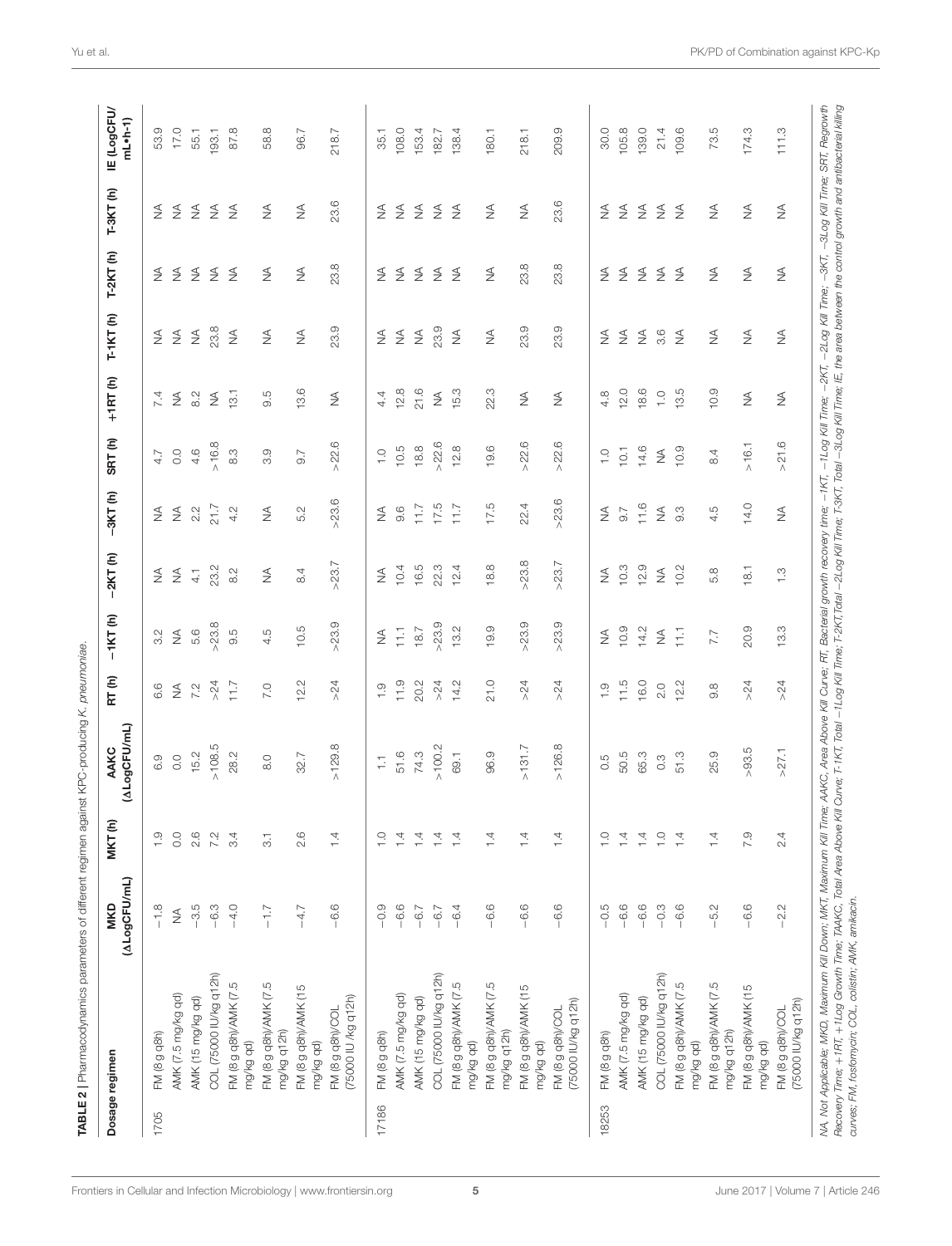<span id="page-5-0"></span>TABLE 3 | Minimum inhibitory concentrations of fosfomycin, colistin, and amikacin against three KPC-producing *K. pneumoniae* strains after 24 h in pharmacokinetics simulation studies.

| <b>Isolates</b> | Dosage regimen                      | <b>FM</b> | <b>AMK</b>     | COL  |
|-----------------|-------------------------------------|-----------|----------------|------|
| ATCC-1705       | FM (8 g g8h)                        | 1         | 64             | 0.5  |
|                 | AMK (7.5 mg/kg qd)                  | 1         | 64             | 0.5  |
|                 | AMK (15 mg/kg qd)                   | 1         | 64             | 0.5  |
|                 | COL (75000 IU/kg q12h)              | 1         | 64             | 32   |
|                 | FM (8 g q8h)/AMK (7.5 mg/kg qd)     | 1         | 64             | 0.5  |
|                 | FM (8 g g8h)/AMK (7.5 mg/kg g12h    | 512       | >512           | 0.5  |
|                 | FM (8 g g8h)/AMK (15 mg/kg gd)      | 1         | 64             | 0.5  |
|                 | FM (8 g q8h)/COL (75000 IU/kg q12h) | 1         | 64             | 0.5  |
| 17186           | FM (8 g g8h)                        | 8         | 1              | 0.25 |
|                 | AMK (7.5 mg/kg qd)                  | 8         | $\mathbf{2}$   | 0.25 |
|                 | AMK (15 mg/kg qd)                   | 8         | 1              | 0.25 |
|                 | COL (75000 IU/kg g12h)              | 16        | 1              | 8    |
|                 | FM (8 g g8h)/AMK (7.5 mg/kg gd      | 8         | 1              | 0.25 |
|                 | FM (8 g q8h)/AMK (7.5 mg/kg q12h    | 64        | >512           | 0.25 |
|                 | FM (8 g q8h)/AMK (15 mg/kg qd)      | 8         | 1              | 0.25 |
|                 | FM (8 g q8h)/COL (75000 IU/kg q12h) | 8         | 1              | 0.25 |
| 18253           | FM (8 g q8h)                        | 16        | 4              | >32  |
|                 | AMK (7.5 mg/kg qd)                  | 16        | 4              | >32  |
|                 | AMK (15 mg/kg qd)                   | 16        | 4              | >32  |
|                 | COL (75000 IU/kg q12h)              | 16        | 4              | >32  |
|                 | FM (8 g g8h)/AMK (7.5 mg/kg gd      | 16        | 4              | >32  |
|                 | FM (8 g q8h)/AMK (7.5 mg/kg q12h    | 512       | >512           | >32  |
|                 | FM (8 g q8h)/AMK (15 mg/kg qd)      | 16        | $\overline{4}$ | >32  |
|                 | FM (8 g q8h)/COL (75000 IU/kg q12h) | 16        | 4              | >32  |

*FM, fosfomycin; COL, colistin; AMK, amikacin.*

with COL being active against the bacterial cell membrane and FM against the bacterial cell wall. [Lahiri et al. \(2015\)](#page-6-13) described a novel mechanism underlying the synergistic antibacterial activity of FM/COL combination by FM caused accumulation of superoxides in the cells.

In addition to improvement of bacterial killing by FM/AMK, the current study showed the IE of FM  $(8g \ q8h)/AMK$ (15 mg/kg qd) against sensitive strains were higher (>170 LogCFU/mL·h −1 ) than monotherapies and lower dose (**[Table 2](#page-4-0)**). In a previous hollow-fiber infection model, consistent with our findings, the authors demonstrated that monotherapy with AMK but not FM was bactericidal, while FM/AMK combination was observed a rapid killing and growth of resistant strains were effectively suppressed [\(Sime et al., 2016\)](#page-7-3). The promising therapeutic option of FM/AMK is currently being tested for clinical effectiveness [\(NIH, 2016\)](#page-7-2). However, it should be noted that using the combination of FM (8 g q8h)/AMK (7.5 mg/kg q12h) to treat KPC-Kp can invariably lead to resistance. This may be because AMK exhibits bactericidal activity in a concentration-dependent manner and once-daily dosing also has the potential to decrease the incidence of nephrotoxicity and ototoxicity associated with the use of aminoglycosides [\(Craig et al., 1991\)](#page-6-14). Studies on Enterococcal endocarditis showed that a large reduction of bacterial loads was observed when using multiple-dosing regimens with bactericidal activity for efficacy [\(Craig, 1998\)](#page-6-15). Therefore, physicians should evaluate the efficacy and inconclusive results on the advantages or disadvantages of AMK multiple-dosing regimens in clinical practice.

COL, categorized as cationic polypeptide antibiotics, is considered as a last resort in the treatment of severe infections caused by multidrug-resistant Gram-negative organisms. At present, very limited PK data are available on COL used in critically ill patients. PD parameters used to accurately predict COL efficacy and their optimal values such as Cmax/MIC, AUC/MIC, and  $T >$  MIC have not yet been clearly defined in humans [\(Michalopoulos et al., 2011\)](#page-6-16). In addition, there were concerns of probable nephrotoxicity with dose escalation. Therefore, combination therapy is suggested to be an alternative approach to overcome these drawbacks [\(Markou et al., 2008\)](#page-6-17). In this study, we found that for the monotherapies of three drugs, COL showed the most efficiently antibacterial effect against KPC-Kp. However, COL (75,000 IU/kg q12h) dosage regimen induced resistance at 24 h. FM/COL combination against COL susceptible strains caused a >3 log10 reduction in CFU/ml at 24 h compared to the initial count and the IE was increased more than 200. Interestingly, FM (8 g q8h)/COL (75,000 IU/kg q12h) combination regimen can suppress the emergence of COL-resistant subpopulations. A previous study using in vitro time-kill studies also observed that combination of FM/COL showed synergy against NDM-producing K. pneumoniae (Albur et al., [2015\)](#page-6-4). A subsequent clinical studies echoed these concerns for P. aeruginosa and A. baumannii. Apisarnthanarak et al. [\(Apisarnthanarak and Mundy, 2012\)](#page-6-18) conducted a retrospective study involving 49 patients with hospital-acquired bacterial pneumonia and ventilator-associated bacterial pneumonia due to carbapenem-resistant P. aeruginosa, they suggested an equivalency of regimens that contained doripenem (1 g, 4 h infusion) plus FM vs. FM plus COL (5 mg/kg/day in two divided doses). Similar to preliminary study, COL vs. FM/COL for treatment of carbapenem-resistant A. baumannii infections [\(Sirijatuphat and Thamlikitkul, 2014\)](#page-7-6), the patients who received combination therapy (a combination of intravenous COL plus intravenous FM sodium at a dosage of 4 g every 12 h) had more favorable microbiological response and clinical outcomes and lower mortality than those who received COL alone (a dosage of 5 mg of COL base activity/kg of body weight/day).

A better understanding of PK can maximize clinical efficacy and minimize adverse effects and rate of resistance, especially for the optimization of COL and AMK doses in different routes of administration. The findings of this study are positive and encouraging in terms of FM/COL and FM/AMK combination. More studies of FM/COL and FM/AMK combination therapy in the form of animal experiments and eventually clinical trials are urgently needed to test the efficacy, safety and clinical outcomes for refractory infections.

Our in vitro dynamic study is more representative of in vivo metabolism and transfer of antibiotics than chequerboard assay and fixed concentration time-kill experiments. However,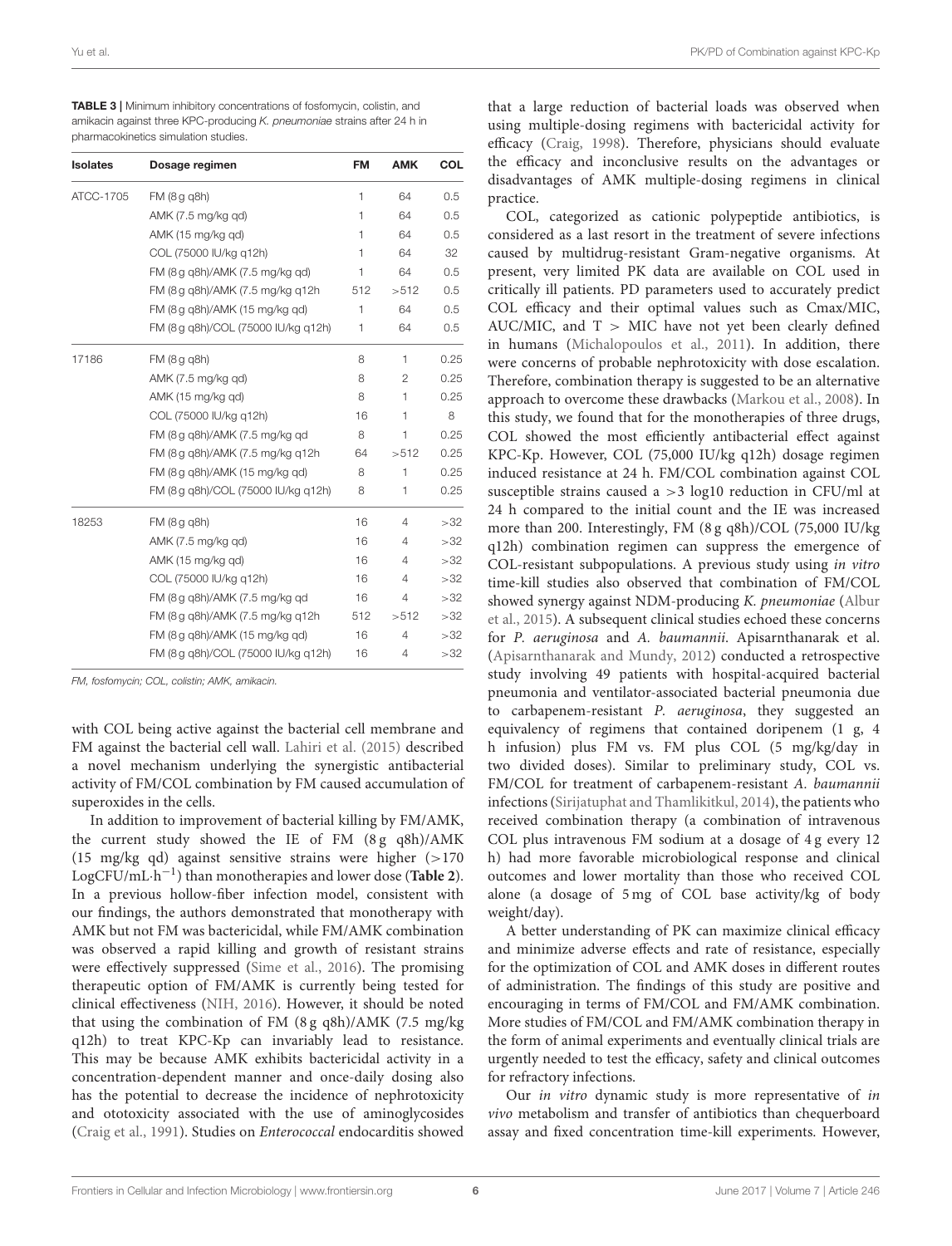it also has several limitations. Firstly, it fails to account for the host immune response, in the presence of which the exposureresponse relationship may be different. Non-etheless, although the in vitro dynamic PK/PD study without immunoreaction in this study, FM/COL and FM/AMK also showed effective microbiological outcomes. Further investigation is needed to define the effect of immune system.

# **CONCLUSIONS**

In conclusion, we have shown that combination of FM/COL and FM/AMK substantially increased the bactericidal activity of monotherapies against KPC-Kp in an in vitro dynamic PK/PD model, especially for FM (8 g q8h)/AMK (15 mg/kg qd) and FM (8 g q8h)/COL (75,000 IU/kg q12h). Also, combination therapy and once-daily amikacin dosing suppressed the emergence of resistant subpopulations. These results should be supported in further animal infection models and even prospective randomized controlled clinical trials, consideration should also be given to increasing the dosing recommendations of AMK, provided that toxicity remains acceptable.

# AUTHOR CONTRIBUTIONS

YX and WY developed the concept and designed the experiments. WY, LG, JJ, and TN performed experiments. WY and TX performed statistical analysis. YX, KZ, and PS gave

# **REFERENCES**

- <span id="page-6-4"></span>Albur, M. S., Noel, A., Bowker, K., and MacGowan, A. (2015). The combination of colistin and fosfomycin is synergistic against NDM-1-producing Enterobacteriaceae in in vitro pharmacokinetic/pharmacodynamic model experiments. Int. J. Antimicrob. Agents 46, 560–567. doi: [10.1016/j.ijantimicag.2015.07.019](https://doi.org/10.1016/j.ijantimicag.2015.07.019)
- <span id="page-6-18"></span>Apisarnthanarak, A., and Mundy, L. M. (2012). Carbapenem-resistant Pseudomonas aeruginosa pneumonia with intermediate minimum inhibitory concentrations to doripenem: combination therapy with highdose, 4-h infusion of doripenem plus fosfomycin versus intravenous colistin plus fosfomycin. Int. J. Antimicrob. Agents 39, 271–272. doi: [10.1016/j.ijantimicag.2011.11.012](https://doi.org/10.1016/j.ijantimicag.2011.11.012)
- <span id="page-6-0"></span>Centers for Disease Control and Prevention (2013). Antibiotic Resistance Threats in the United States, 2013. Atlanta, GA: Centers for Disease Control and Prevention.
- <span id="page-6-5"></span>Clinical and Laboratory Standards Institute (2016). Performance Standards for Antimicrobial Susceptibility Testing. 26th Informational Supplement. Available online at:<http://www.clsi.org/> (Accessed January 2016).
- <span id="page-6-14"></span>Craig, W. A., Redington, J., and Ebert, S. C. (1991). Pharmacodynamics of amikacin in vitro and in mouse thigh and lung infections. J. Antimicrob. Chemother. 27(Suppl. C), 29–40.
- <span id="page-6-15"></span>Craig, W. A. (1998). Pharmacokinetic/Pharmacodynamic parameters: rationale for antibacterial dosing of mice and men. Clin. Infect. Dis. 26, 1–10. doi: [10.1086/516284](https://doi.org/10.1086/516284)
- <span id="page-6-12"></span>Firsov, A. A., Vostrov, S. N., Shevchenko, A. A., and Cornaglia, G. (1997). Parameters of bacterial killing and regrowth kinetics and antimicrobial effect examined in terms of area under the concentration-time curve relationships: action of ciprofloxacin against Escherichia coli in an in vitro dynamic model. Antimicrob. Agents Chemother. 41, 1281–1287.
- <span id="page-6-7"></span>Garraffo, R., Drugeon, H. B., Dellamonica, P., Bernard, E., and Lapalus, P. (1990). Determination of optimal dosage regimen for amikacin in healthy volunteers

conceptual advice. WY and KZ wrote the paper. All authors discussed the results and implications and commented on the manuscript at all stages.

# FUNDING

This work was supported by the National Natural Science Foundation of China (No. 81361138021), the National Basic Research Program of China (973 program, No. 2015CB554201) and a Key Research and Development Program from Zhejiang Province (No. 2015C03032).

# SUPPLEMENTARY MATERIAL

The Supplementary Material for this article can be found [online at: http://journal.frontiersin.org/article/10.3389/fcimb.](http://journal.frontiersin.org/article/10.3389/fcimb.2017.00246/full#supplementary-material) 2017.00246/full#supplementary-material

<span id="page-6-10"></span>Supplemental Figure 1 | Pharmacokinetics Auto Simulation System 400.

<span id="page-6-9"></span>Supplemental Figure 2 | The time-concentration of antibiotics in the Pharmacokinetics Auto Simulation System 400.

<span id="page-6-11"></span>Supplemental Figure 3 | The sketch of pharmacodynamic parameters. MKD, Maximum Kill Down; MKT, Maximum Kill Time; AAKC, Area Above Kill Curve; RT, Bacterial growth recovery time; -1KT, -1Log Kill Time; -2KT, -2Log Kill Time; −3KT, −3Log Kill Time; SRT, Regrowth Recovery Time; +1RT, +1Log Growth Time; TAAKC, Total Area Above Kill Curve; AST, Analysis Start Time; T-1KT, Total-1Log Kill Time.

<span id="page-6-8"></span>Supplemental Table 1 | Pharmacokinetics parameters of different regimens.

by study of pharmacokinetics and bactericidal activity. Antimicrob. Agents Chemother. 34, 614–621. doi: [10.1128/AAC.34.4.614](https://doi.org/10.1128/AAC.34.4.614)

- <span id="page-6-3"></span>Hanberger, H., Edlund, C., Furebring, M., Giske, C. G, Melhus A., Nilsson, L. E., et al. (2013). Rational use of aminoglycosides: review and recommendations by the Swedish Reference Group for Antibiotics (SRGA). Scand. J. Infect. Dis. 45, 161–175. doi: [10.3109/00365548.2012.747694](https://doi.org/10.3109/00365548.2012.747694)
- <span id="page-6-1"></span>Kanj, S. S., and Kanafani, Z. A. (2011). Current concepts in antimicrobial therapy against resistant gram-negative organisms: extended-spectrum β-lactamase– producing Enterobacteriaceae, carbapenem-resistant enterobacteriaceae, and multidrug-resistant Pseudomonas aeruginosa. Mayo Clin. Proc. 86, 250–259. doi: [10.4065/mcp.2010.0674](https://doi.org/10.4065/mcp.2010.0674)
- <span id="page-6-13"></span>Lahiri, S., Bangaru, V., Kumar, R., et al. (2015). "A novel mechanism of action for the synergistic antibacterial activity of colistin and fosfomycin," in Abstracts of the Interscience Conference on Antimicrobial Agents and Chemotherapy (ICAAC)/International Congress of Chemotherapy and Infection (ICC) Annual Meeting, San Diego, CA., 2015. Slide session 150 (C) (Washington, DC: American Society for Microbiology).
- <span id="page-6-6"></span>Lanao, J. M., Dominguez-Gil, A., Tabernero, J. M., and Corbacho, L. (1981). Influence of the route of administration on the pharmacokinetics of amikacin. Eur. J. Clin. Pharmacol. [19, 367–370. doi: 10.1007/BF005](https://doi.org/10.1007/BF00544588) 44588
- <span id="page-6-2"></span>Leibovici, L., Vidal, L., and Paul, M. (2009). Aminoglycoside drugs in clinical practice: an evidence-based approach. J. Antimicrob. Chemother. 63, 246–251. doi: [10.1093/jac/dkn469](https://doi.org/10.1093/jac/dkn469)
- <span id="page-6-17"></span>Markou, N., Markantonis, S. L., Dimitrakis, E., Panidis, D., Boutzouka, E., Karatzas, S., et al. (2008). Colistin serum concentrations after intravenous administration in critically Ill Patients with serious multidrugresistant, gram-negative bacilli infections: a prospective, open-label, uncontrolled study. Clin. Ther. [30, 143–151. doi: 10.1016/j.clinthera.2008.0](https://doi.org/10.1016/j.clinthera.2008.01.015) 1.015
- <span id="page-6-16"></span>Michalopoulos, A. S., Karatza, D. C., and Gregorakos, L. (2011). Pharmacokinetic evaluation of colistin sodium. Expert opinion on drug